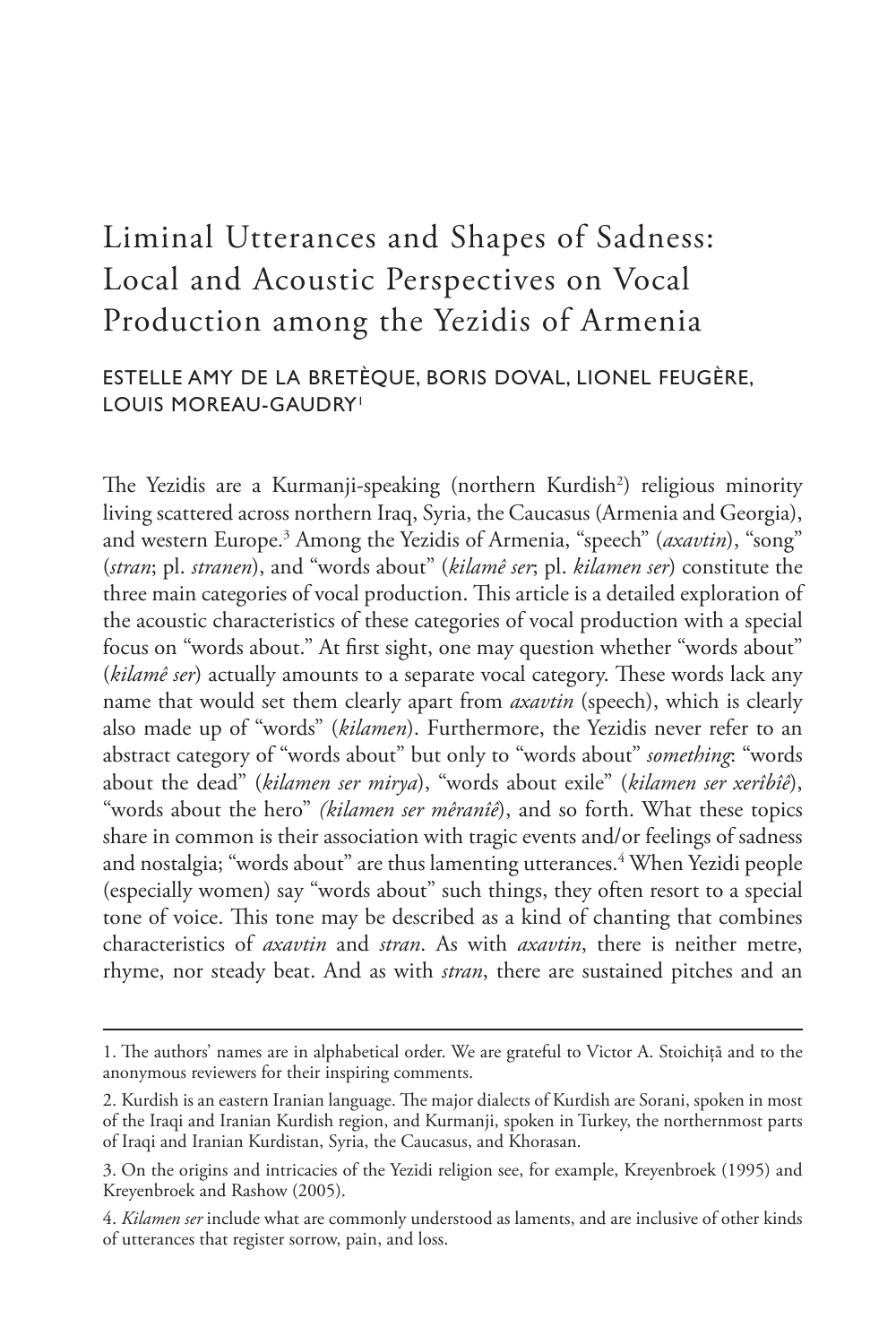interactional salience. These differences are all addressed in more detail below.

The present study reflects the joint work of one ethnomusicologist and three acousticians. Yezidi vocal practices previously have been addressed by Amy de la Bretèque from anthropological and ethnomusicological perspectives (2010, 2012, 2013). We have extended this work by inquiring whether analysis of precise acoustic features might shed light on the way Yezidi people make use of and conceive their voices. Ethnomusicologists have long borrowed concepts and tools from acousticians. In relation to vocal production, these tools are generally deployed to describe certain aspects of sound that might theoretically be heard, albeit not by untrained ears (e.g., Charron 1978; Vaughn 1990; Fales 2002). Spectrograms, for instance, are favourite ways of representing characteristics such as overtones, glottal stops, or minute ornaments (e.g., Zemp 1996). Here, however, our approach differs from what is typically found in ethnomusicological studies. Extracting "low-level" features is common in the literature on acoustics, and many relevant calculations may be carried out with user-friendly, free software.<sup>5</sup> However, such computations are not usually part of the ethnomusicologist's toolkit. Thus, in addition to the initial aim of better understanding Yezidi vocal practices, this paper also serves as a trial for analytical methods seldom applied in ethnomusicology.

Our study takes as its focus a single five-minute field recording of a casual conversation that took place in September 2006 in the village of Alagyaz near Mount Aparan in Armenia. In this recording, one can hear *axavtin*, two instances of *kilamen ser,* and one short *stran*. The first section of this article describes the ethnographic context in which the example was recorded and the local typology of vocal productions. We then proceed with an analysis of the recording from both musical and acoustic perspectives. We measure the distribution of many "low-level" acoustic parameters across the three vocal categories. From all the features measured, we selected a sample that ensures a detailed and focused description of all the utterances contained in the recorded example. This restricted set of acoustic parameters enables us to compare the three vocal categories distinguished by Yezidis and put forward a new hypothesis regarding their interactional relevance, linked with ethnographic observations. Finally, the last section summarizes some of our findings and discusses their relevance for the anthropology of laments.

## A SHORT CONVERSATION WITH HBO

In 2006, Hbo was more than sixty years old. She spent her entire life in Alagyaz, a village located in Armenia on the road running from Yerevan to Tbilisi. She raised two daughters and had no sons. Her husband died a few years after their

<sup>5.</sup> We use the open-source software Praat (see<http://www.fon.hum.uva.nl/praat/>for more details).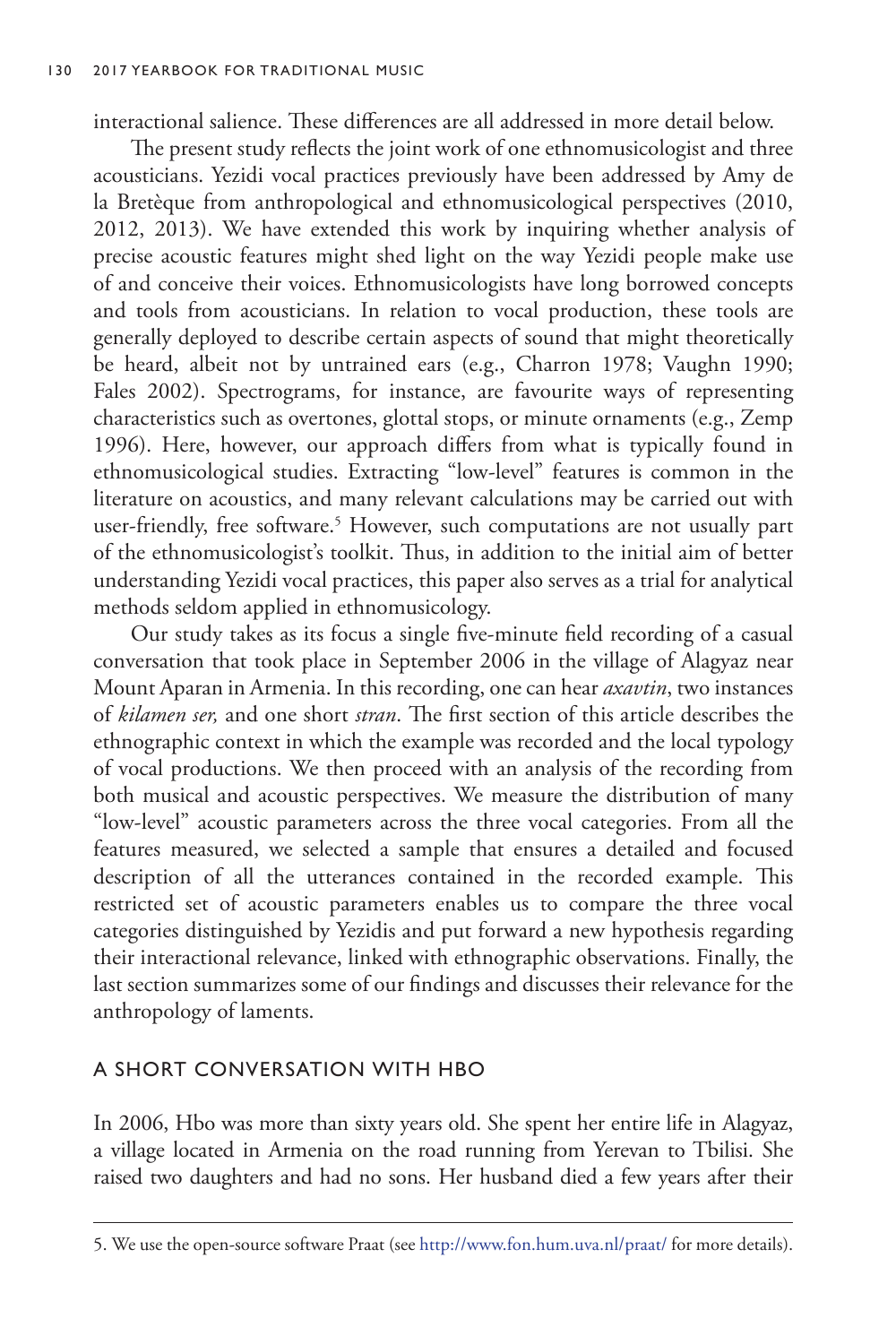

Figure 1. Hbo (left) with her daughter (middle/back) and granddaughter (right), in Alagyaz, Armenia (photo: Estelle Amy de la Bretèque, September 2006).

wedding. Without any male descendants, Hbo says she feels a permanent pain in her heart. As with many Yezidi women of her generation, Hbo defines herself as a "burning heart" (*dilşewat*) and says that she has no hope of treating her "illness" the deep sorrow that burns her heart. *Dilşewat* is not (just) an emotional condition, but extends to a complex social status that reaches well beyond the embodiment and enactment of certain feelings. Hbo is known in the village for her active participation in funerals, where she always utters "words about the dead" (*kilamen ser mirya*), even when the deceased is not of her own family (see figure 1). She says that, as a *dilşewat*, she feels sincere pain in her own heart. This contrasts with the professional male mourners who are sometimes hired for such events. However, beyond her own feelings at that moment, she is also entitled to a kind of public voice, which other Yezidi women are not granted. When it comes to sadness and tragic events, women with "burning hearts" talk and are listened to in a distinct way that relates to their ongoing, internal martyrdom (on the status of *dilşewat,* see Amy de la Bretèque 2013, 2016).

The recording analysed in this article was made at the house of Hbo's younger daughter.6 Her nine-year-old granddaughter was in the room

<sup>6.</sup> The entire recording is available online at <http://www.ictmusic.org/ytm2017> and [http://www.](http://www.ebreteque.net/liminalutterancesandshapesofsadness) [ebreteque.net/liminalutterancesandshapesofsadness](http://www.ebreteque.net/liminalutterancesandshapesofsadness). We have included a file of the entire five-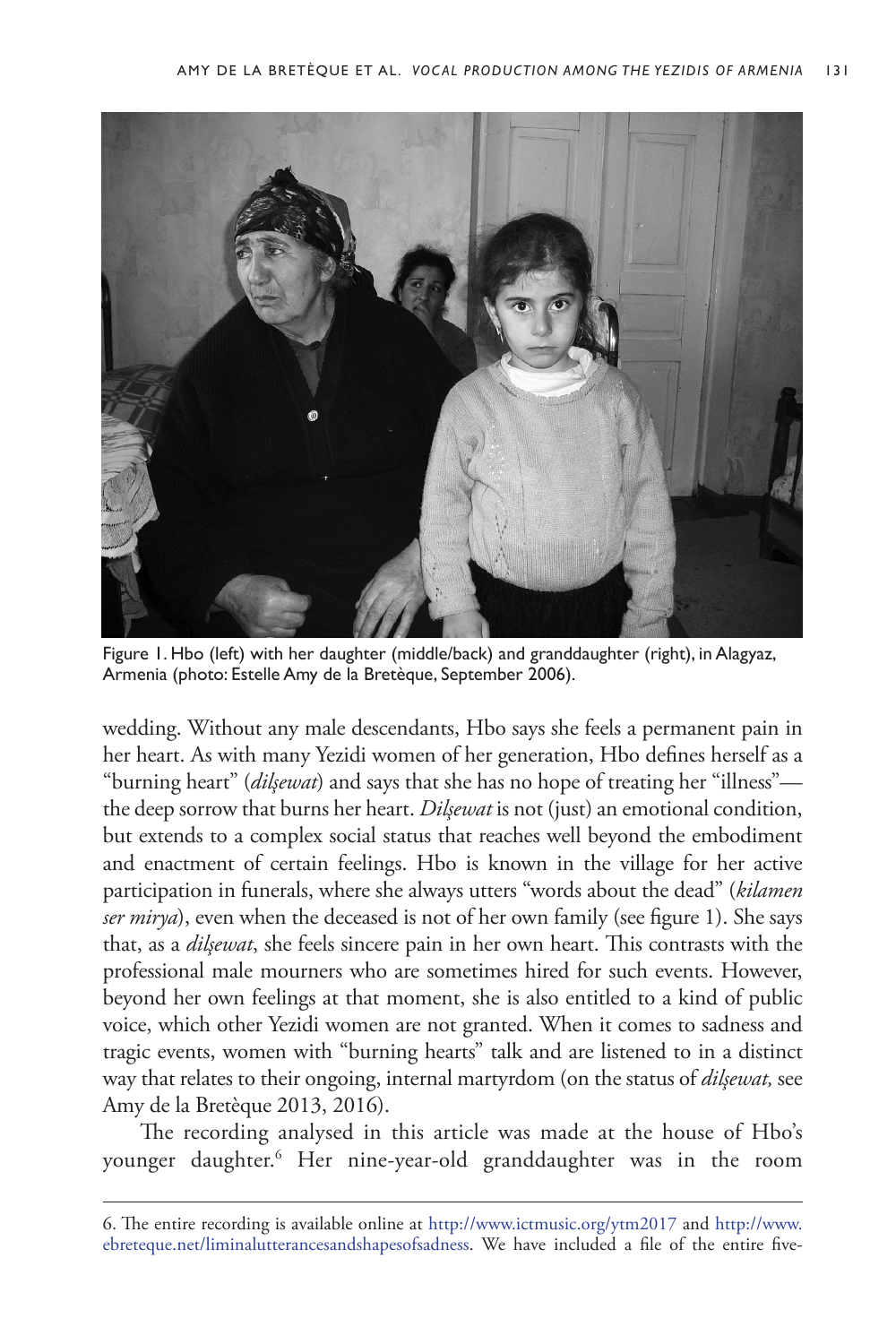throughout the recording. Her daughter and her six-month-old grandson were also present in the beginning (up to 1:33 in *sound\_entireFile.wav*, the entire sound file), then they left the room before returning a few minutes later (at 3:30). Two more people were in the audience: Cemile, the village nurse, and one of the authors, Estelle Amy de la Bretèque (who accompanied Cemile on her weekly visit to monitor Hbo's blood pressure).<sup>7</sup>

In the first part of the recording (*sound\_part1\_speech.wav*), Hbo and Cemile converse about a young man who killed himself some time ago. They ask, "Why did he do that to himself? He had everything. What did he lack?" Then Hbo turns towards her baby grandson, checks whether his temperature is alright, and sings a short *stran* for him (*sound\_part2\_song.wav*; see figure 2). The two women go on talking about whether the baby will start walking this year and about his present unwillingness to fall asleep. Then Hbo's daughter, the baby's mother, takes him out of the room to prepare some coffee. Hbo turns toward her granddaughter, gives her a few warm, cuddly words, and calls for her to draw nearer in order to hear a few *kilamen* (*sound\_part3\_speech. wav*). Hbo continues by telling "words about" a man who dies leaving his kin in sorrow (*sound\_part4\_lament.wav*; see figure 3). The *kilamen ser* ends as her daughter returns to the room with some coffee and sweets. The baby also comes back with her. Cemile talks about the difficult times when there was no gynaecologist in the village. She remembers how Hbo's mother-in-law had acted as a midwife in times past. Hbo then recalls that once she came home and found her mother-in-law attending to Cemile, who was lying ill on the bed (*sound\_part5\_speech.wav*). This prompts Hbo to utter other *kilamen ser*, this time evoking a wounded mother and the medicine necessary to cure her (*sound\_part6\_nonMelodizedLament.wav*; see figure 4). As the baby is in the room, Hbo does not melodize her speech because it is deemed dangerous for infants. The *kilamen ser* ends with Hbo recalling not only that her motherin-law was very good at performing *kilamen ser*, but that she was also big, strong, liked to eat a lot, and that she sometimes encountered problems getting through doorways.

The recording of Hbo conveys only a partial illustration of what song, speech, and "words about" can sound like among Yezidis in Armenia. A larger collection of audio and video documents is available online at [http://](http://ethnomusicologie.fr/parolesmelodisees) [ethnomusicologie.fr/parolesmelodisees](http://ethnomusicologie.fr/parolesmelodisees). 8 Nevertheless, this short excerpt

minute field recording (*sound\_entireFile.wav*) as well as six shorter segments from this master recording that correspond to the voicing types used by Hbo (see List of Audio Files). Unless specifically indicated, references in this article are to the entire sound file and are indicated, in parentheses, with a time stamp.

<sup>7.</sup> Another of Hbo's stories is analysed in Amy de la Bretèque (2012).

<sup>8.</sup> The collection is mirrored at [http://ebreteque.net/parolesmelodisees.](http://ebreteque.net/parolesmelodisees) Docs 19 and 20, in particular, illustrate song; docs 7, 50, and 51 are examples of "words about."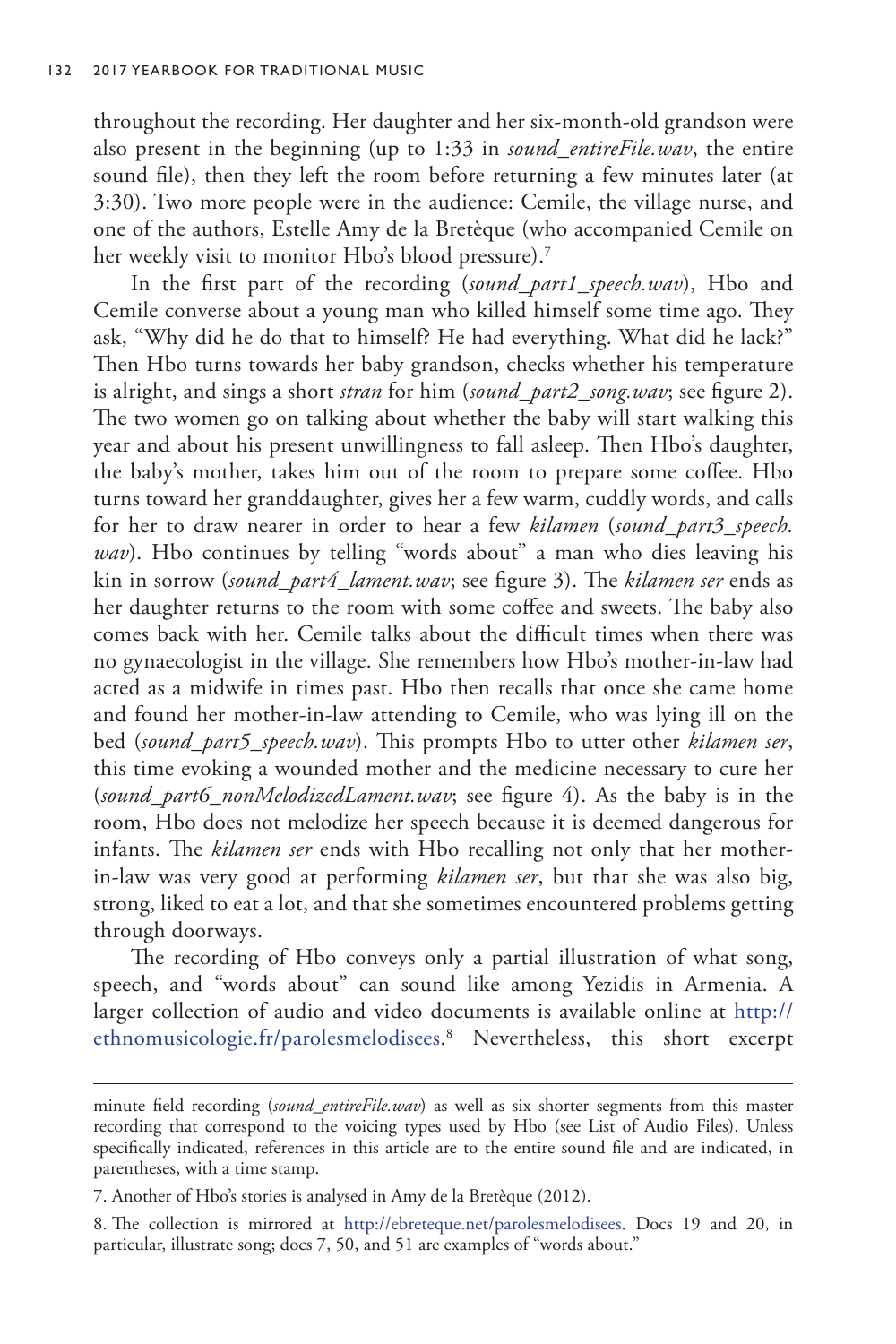remains interesting in that it offers the opportunity to study types of vocal production as deployed by the same person in the same daily setting, a circumstance most favourable to comparing their acoustic features.

# A LOCAL TYPOLOGY OF VOCAL PRODUCTION

*Axavtin* has roughly the same meaning as in English: speech that is used in daily life, often in dialogic utterances. It also has no stable pitch, no rhyme, and no metre. Here is a short transcription of *axavtin* (from 4:27 to 4:47 in *sound\_ entireFile.wav*):

| Hbo: Davete ser roste zavitwana. Sere<br>bavé xwe. Davete ser xwa. Kevanitiya xwe. | <b>Hbo:</b> She <sup>9</sup> used to improvise words about<br>different people, about her life, about her<br>talents in housekeeping. |
|------------------------------------------------------------------------------------|---------------------------------------------------------------------------------------------------------------------------------------|
| Xasi ya mi yeke sag girederani bu. Wan<br>deriyan ra ranedat!                      | My mother-in-law was very strong and in<br>good health. She was so tall that she could<br>not pass through the doorway!               |
| Cemile: Aliye xwarian ra da bas sindirli bu!                                       | Cemile: She also liked her food very much;<br>she was eating from the pan while cooking!                                              |

*Stran* is delivered with an isochronic beat, metred verses, and with rhyming text. It is typically heard at gatherings and joyful events. Melodic lines are repeated many times, and the sung words are generally quite simple. Here are the lyrics of the short *stran* performed by Hbo (from 0:38 to 0:46):

| Dexmano bê xwedine.       | I swear he is so pretty.                  |
|---------------------------|-------------------------------------------|
| <i>Efsune bê te dine.</i> | Everybody would become crazy without you. |
| Emê qurbane qalkê.        | We will be sacrificed for you.            |

*Kilamê ser* are uttered with "free" rhythm and stable pitches. The words are neither metred nor rhymed. They often tell a story linked to sorrow, death, pain, or exile. They are heard during funerals and mourning ceremonies, where they are performed by bereaved women or professional male singers. They are also uttered by men in casual gatherings to narrate epic or heroic stories. *Kilamen ser* are often inserted seamlessly into daily speech, as in the conversation excerpt analysed here. This is a transcript of Hbo's first *kilamê ser* (from 1:35 to 2:14):

<sup>9.</sup> "She" refers to Hbo's mother-in-law, who was also the village's midwife.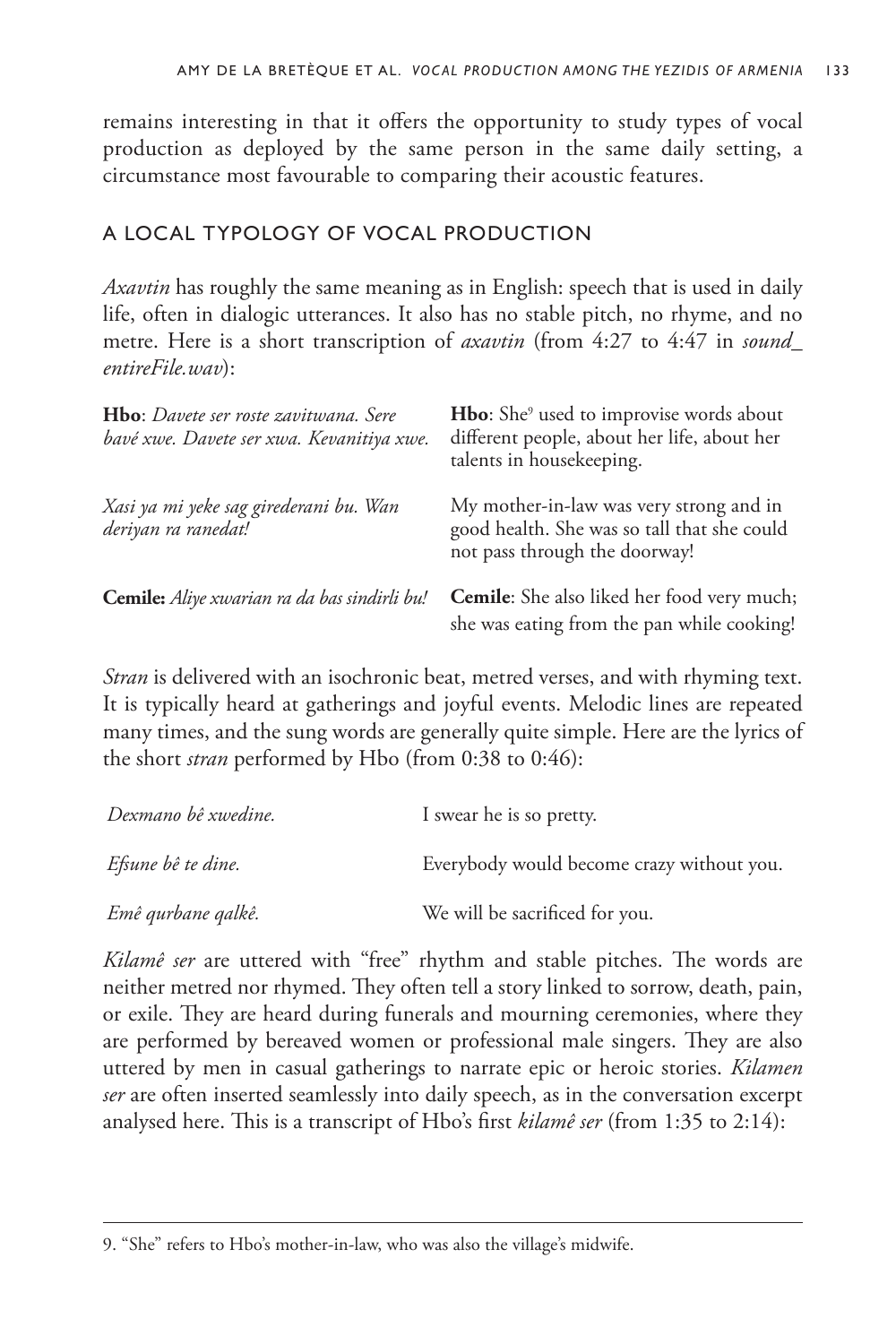| Ezê bejim, minê got: "Ax digiri dilê min."             | I would say, I said: "Ah my heart is crying."                                               |  |
|--------------------------------------------------------|---------------------------------------------------------------------------------------------|--|
| Feyda tine, bire min.                                  | There is no healing, my brother.                                                            |  |
| Nizanim çawa hale min.                                 | I don't know how my situation is.                                                           |  |
| Gelo kê bisekine be serê min?                          | Oh people! When will my headache end?                                                       |  |
| Xali bavên ser çavên min.                              | Cover my eyes with the carpet.                                                              |  |
| Cercewê tera çi bejim? Şêrê bavo! Bavêm<br>şerin çavo! | What should I say to your orphans? Lion of<br>the fathers! My sweet father with sweet eyes! |  |
| Nikarim lo law bi derd xwe bi sekinim                  | I can't stay because of my pain.                                                            |  |
| Ax wexte birê xwuske dimre, bila xwuskê<br>pêra bimre. | Ah! When the brother dies, the sister should<br>die together with him.                      |  |

Yezidis say that *kilamen ser* and *stranen* are two different modes of enunciation that belong to opposing sound registers (Amy de la Bretèque 2012, 2013). They would rather link "words about" to speech than to song. Yezidis are well aware that there are also important differences between *kilamê ser* and *axavtin*: first, "words about" are uttered using a recognizable melodic mould rather than normal speech intonation; second, they make extensive use of metaphors, direct reported speech (I say: "..."), and time shifts;<sup>10</sup> and, finally, "words about" break the logic of conversational interactions. When someone utters *kilamen* in this way, the audience is supposed to listen carefully without interrupting the speaker. There are no contradictions, questions, or comments until the end of the utterance (sighs of approval are common, though). Even in daily conversations, such as those analysed here, when a speaker starts a *kilamê ser*, she typically speaks alone for a few minutes. She will stop on her own or because of something that happens in the room, but not because someone else has something to say.

In the five-minute recording analysed here, Hbo performed two *kilamen ser*. The first is the normal way to perform such utterances (from 1:35 to 2:14). The second was uttered with no stable pitch (from 3:48 to 4:26). Hbo said that she performed her second *kilamê ser* in this way to protect her grandson, who was present in the room, from an utterance otherwise potentially harmful to him. Indeed, the Yezidis consider laments to be dangerous for both the young and the weak (for comparative examples from around the world, see Amy de la Bretèque 2005; Andreesco and Bacou 1986; Delaporte 2010; Holst-Warhaft 1992; Tolbert 1990; and Wilce 1999). Unmelodized *kilamen ser* occur quite rarely, but nevertheless reveal that the melodization of an utterance is considered more

<sup>10. &</sup>quot;Time shift" means changes between past, present, and future.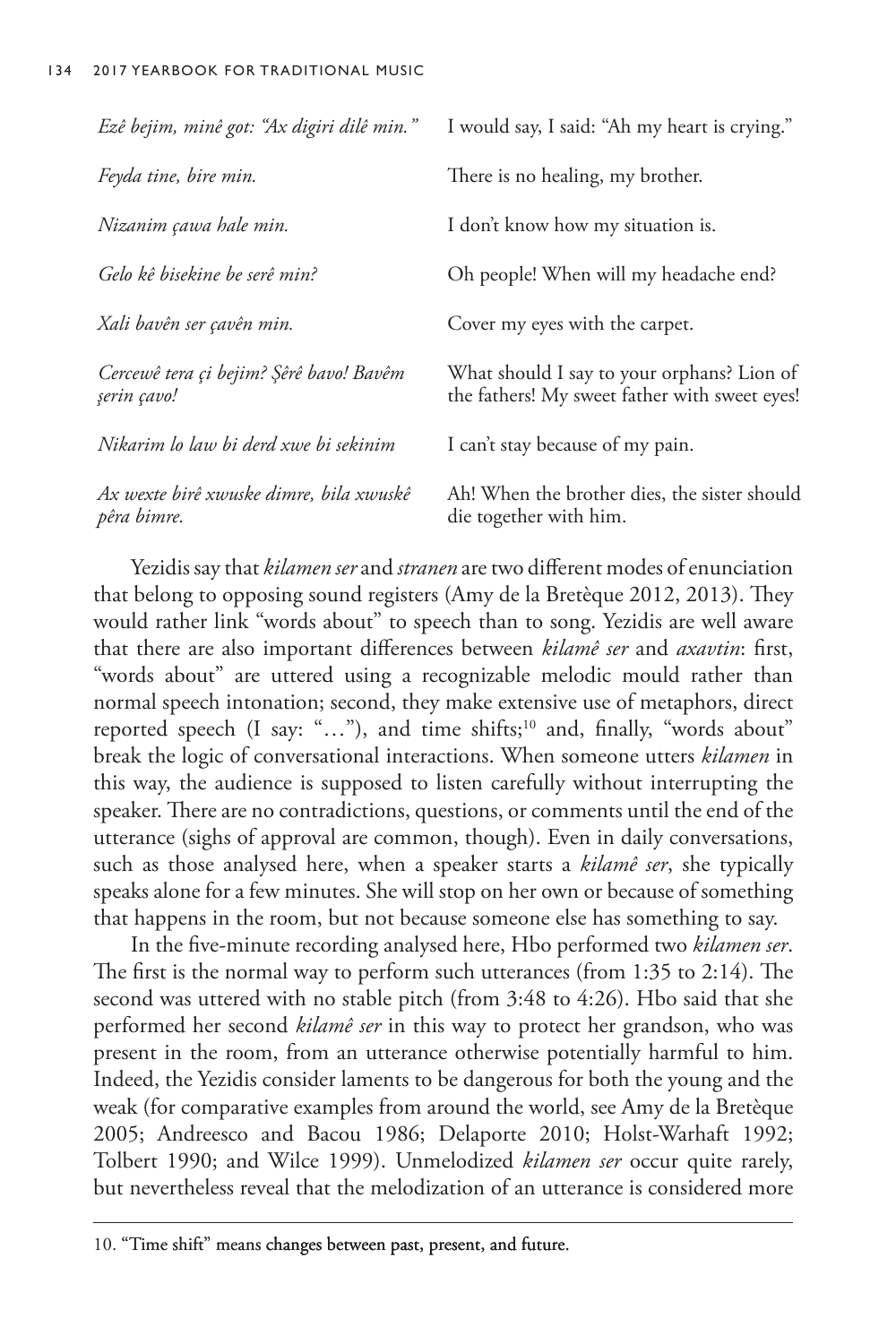dangerous than the semantic content (which can still be said). Listening to this recording with other Yezidis, all of them agreed that this was not *axavtin.* Even without the specific treatment of pitch, this sort of utterance clearly remained identifiable as *kilamê ser*. The following is an abstract of Hbo's non-melodized *kilamê ser* (from 3:48 to 4:27):

| Got: "Hekimo ti hederi."                                                                           | I said: "Doctor you are the healer."                                                                                                                    |  |  |
|----------------------------------------------------------------------------------------------------|---------------------------------------------------------------------------------------------------------------------------------------------------------|--|--|
| Kutiye di dermanan helde, qaseki, were wi<br>beri!                                                 | Come here, and bring two boxes of<br>medicine with you!                                                                                                 |  |  |
| Birina dayika effendi, ewê qemet bu! Dayika<br>piro ana qimet bu.                                  | The wound of Mother Effendi <sup>11</sup> is getting<br>worse! Mother Piro was so respected at<br>that time.                                            |  |  |
| Hele dare, digotin dayika effendi!                                                                 | That's why people used to call her Mother<br>Effendi!                                                                                                   |  |  |
| Brina dayika effendi, birinekê kuré. Kafirê<br>hekim nake sere deri!                               | The wound of Mother Effendi is a hard<br>wound. The godless medicine cannot<br>cure!                                                                    |  |  |
| Dane qutiya du dermanan, ka ser brina<br>dayka effendi rewi!                                       | He put two boxes of medicines over the<br>wound of Mother Effendi, and left!                                                                            |  |  |
| Di got: "Ezi bêjim, mezeli wê mezeli"!                                                             | She said: "I would say 'oh grave!' in the<br>graveyard!"                                                                                                |  |  |
| Ezê herim bawla ko baxêe hafa mina beri!                                                           | I'll go with my suitcase to my old ancient<br>garden!                                                                                                   |  |  |
| Ezê derê şaristana gran wekim! Binerim, sere<br>mala bavêmin tede bune axa xali! Min nas<br>nekir! | I would open the gate of that biggest<br>country! I would check my old family<br>house, which is turned to ruin and dust!<br>And I would not recognize! |  |  |

The words uttered in Hbo's non-melodized *kilamê ser* are similar to the words uttered in melodized "words about." The general topic of the utterance is pain and loss, making abundant usage of direct reported speech, metaphors, and time shifts.12

Distinguishing between *axavtin*, *stran,* and *kilamen ser* does not really pose a challenge to Yezidis. They never argue or show the slightest doubt about the

<sup>11.</sup> *Effendi* literally means lord or master.

<sup>12.</sup> Time shifts can be observed in the changes of tense used to reference the wounded mother. For example, "The wound of Mother Effendi *is getting* worse! / Mother Piro *was* so respected at that time. / That's why people *used to* call her Mother Effendi!"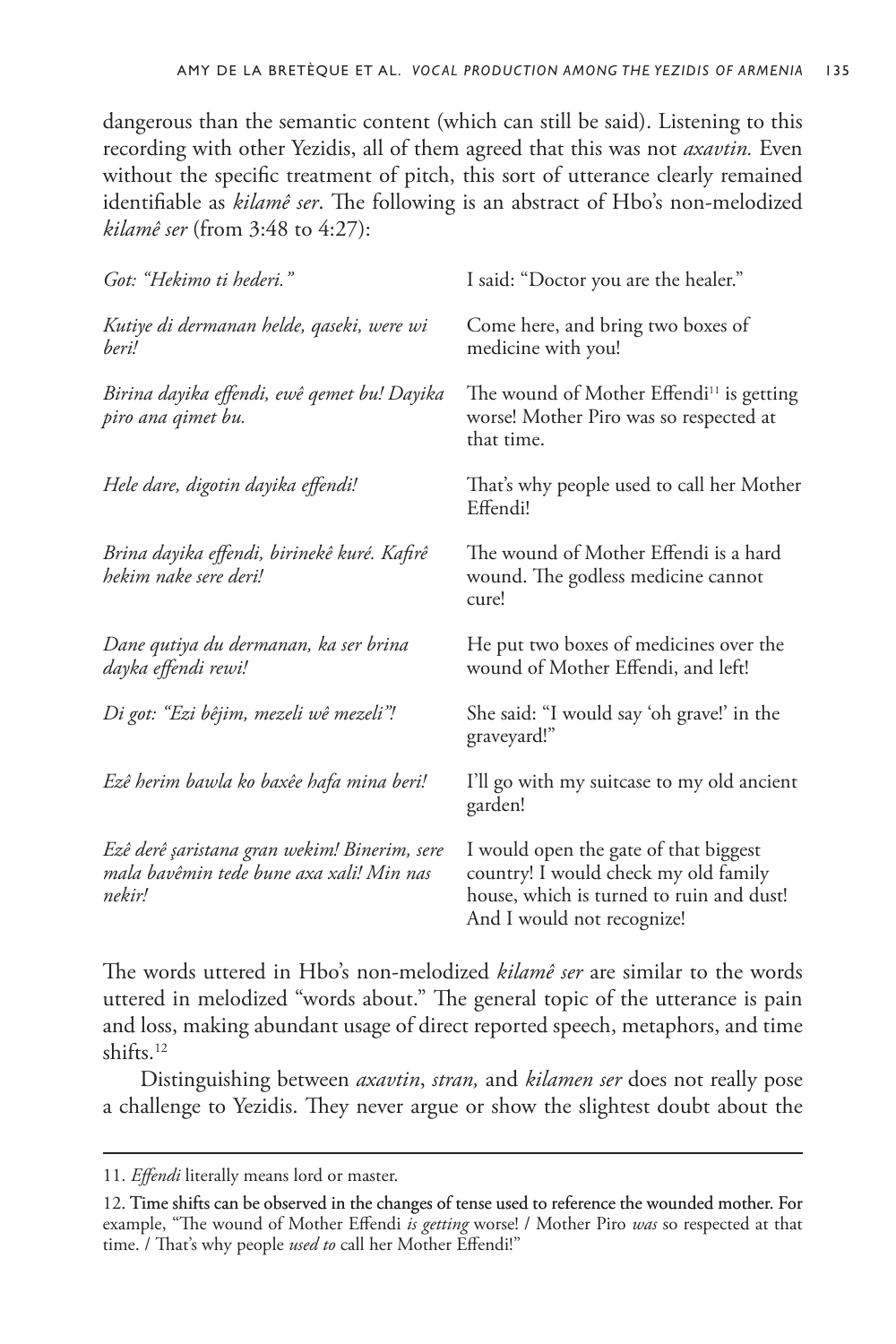type of utterance expressed. In all likelihood, the characteristics listed above would also enable an unfamiliar observer to correctly recognize the three modes of enunciation. The question, rather, is why Yezidis deploy a distinct vocal category*—kilamen ser—*to speak about sad matters. Around the world, people express all kinds of feelings through language. Patterns of intonation convey emotions in conjunction with words (see Banse and Scherer 1996; Goudbeek and Scherer 2010). This also holds true in the Kurmanji Kurdish spoken by Yezidis. They *can* say sad things without voicing them as *kilamê ser*. So why do they regard the voicing of "words about" to be more effective than customary speech in conveying this kind of emotion? One may also ask why Yezidis think that *stranen* are unsuitable for this purpose. In many other cultures, singing serves to express sad and happy feelings. However, among Yezidis, singing is exclusively a joyous performance. Does this arise because Yezidis define singing arbitrarily and in a limited way? Or does their definition reflect something deeper about how they understand vocal communication? To shed light on such questions, we submitted the recording of Hbo's voice to detailed aural and acoustic analysis.

## ACOUSTIC CHARACTERISTICS OF *AXAVTIN*, *STRAN*, AND *KILAMEN SER*

## An aural analysis

Prior to an acoustic analysis, the entire recording of Hbo's conversation was manually annotated for every breath group she uttered; a "breath group" is the vocalization produced between two inhalations. The recording contains sixtyeight breath groups: forty-nine for *axavtin*, two for *stran*, seven for melodized *kilamê ser*, and eight for non-melodized *kilamê ser*. 13 From this segmentation, we conducted a general aural analysis. Hbo's song repeats the same small melodic sequence three times in her mid-register (transcribed in figure 2). The rhythm is regular, but the three repetitions of the sequence are not aligned by any common pulse (there are small gaps between them). This is the main difference with longer



Figure 2. Musical transcription of Hbo's *stran* (song).

performances of Yezidi *stran*: longer songs normally have a steady pulse running throughout and one could dance to them. Otherwise, Hbo's short performance is representative of the lyrics, rhythm, and small repetitive patterns of the genre.

Hbo's *kilamê ser* also reveals a melodic pattern, although it is

<sup>13.</sup> Two of the notated breath groups were not taken into account because the same breath groups feature a transition between *axavtin* and *stran* or *axavtin* and *kilamê ser*.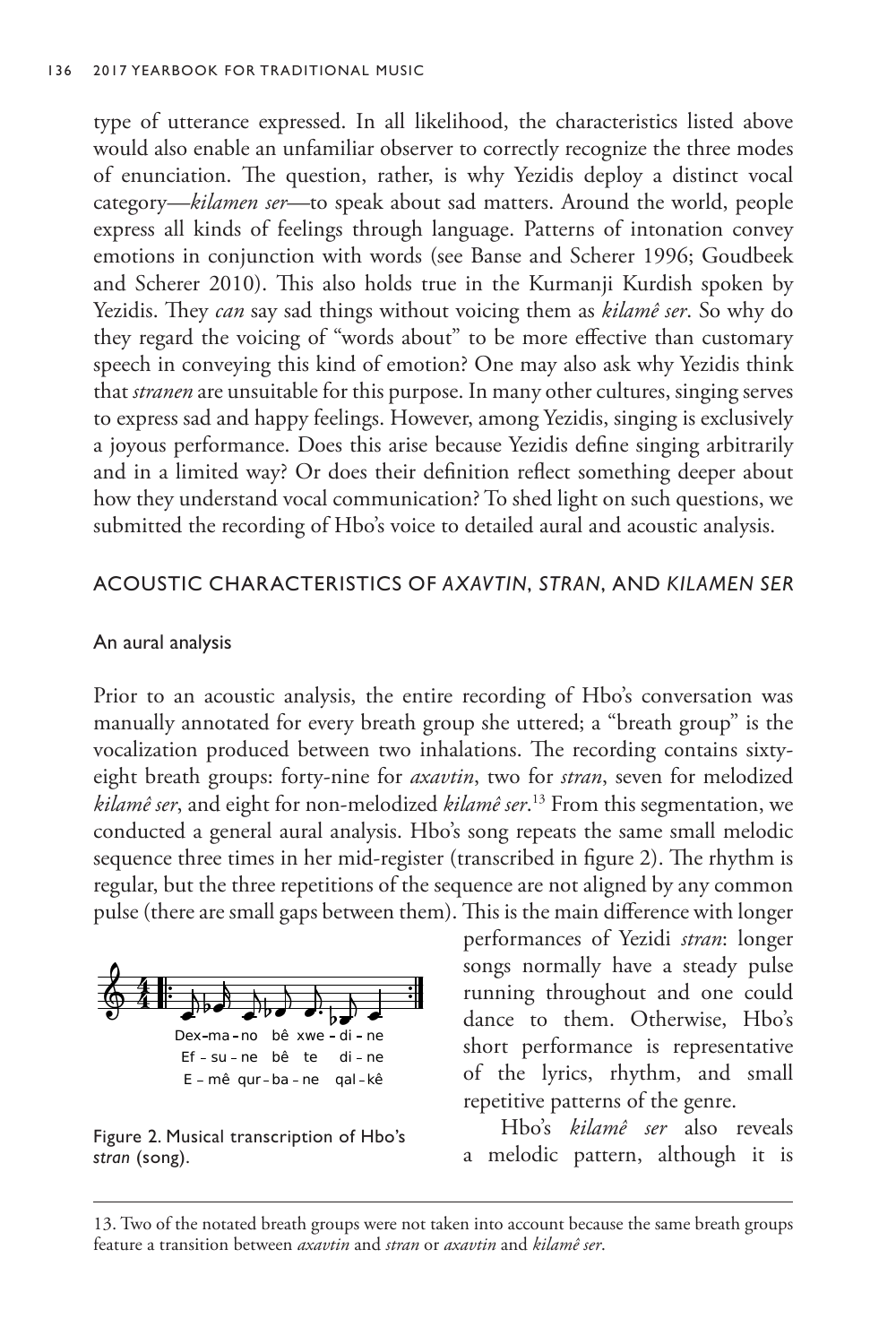

Figure 3. Musical transcription of Hbo's *kilamê ser* ("words about").

less precise in terms of fundamental frequencies and rhythms than her song. Figure 3 represents an attempt to transcribe it in conventional notation, but the durations and pitches are only approximate. One remarkable phenomenon is the last-syllable lengthening of each breath group and the melisma on this syllable, which is sung on two or three notes; for the first five breath groups of a total eight, this comes on the "*min*" syllable. The melodic curve of each breath group is descending, and the overall melodic curve of the breath groups traces a descending pattern divided into two blocks: the first five breath groups, then the three last (cf. figure 3). By contrast, Hbo's non-melodized *kilamê ser* does not reveal any apparent melodic structure. There are, however, two or three tone areas for most breath groups; a tone area refers to a pitch with a high degree of variability. In addition, her non-melodized *kilamê ser* reveals some rhythmic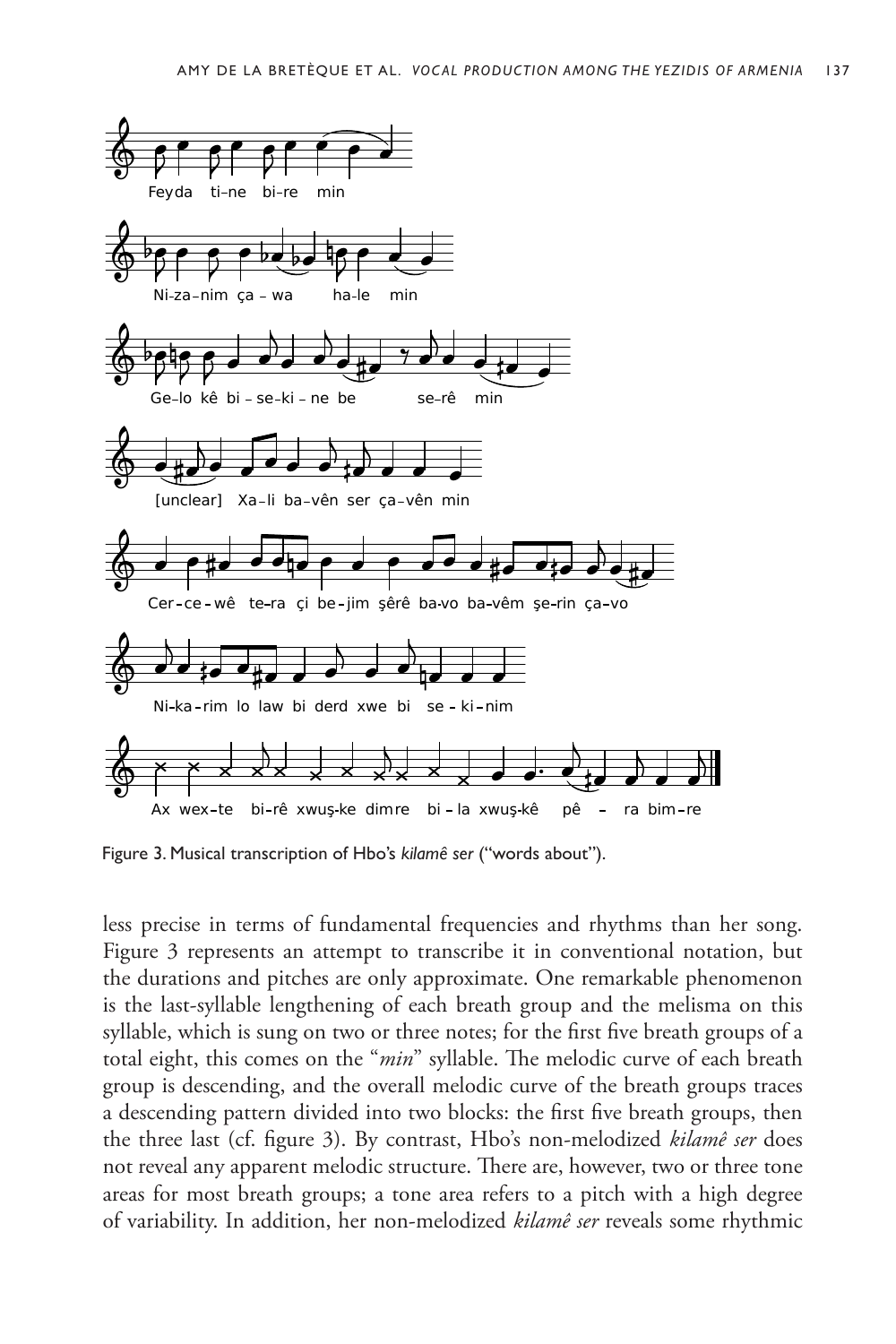

Figure 4. Distribution of breath group durations for four types of vocal production.



Figure 5. Distribution of breath group loudness for four types of vocal production.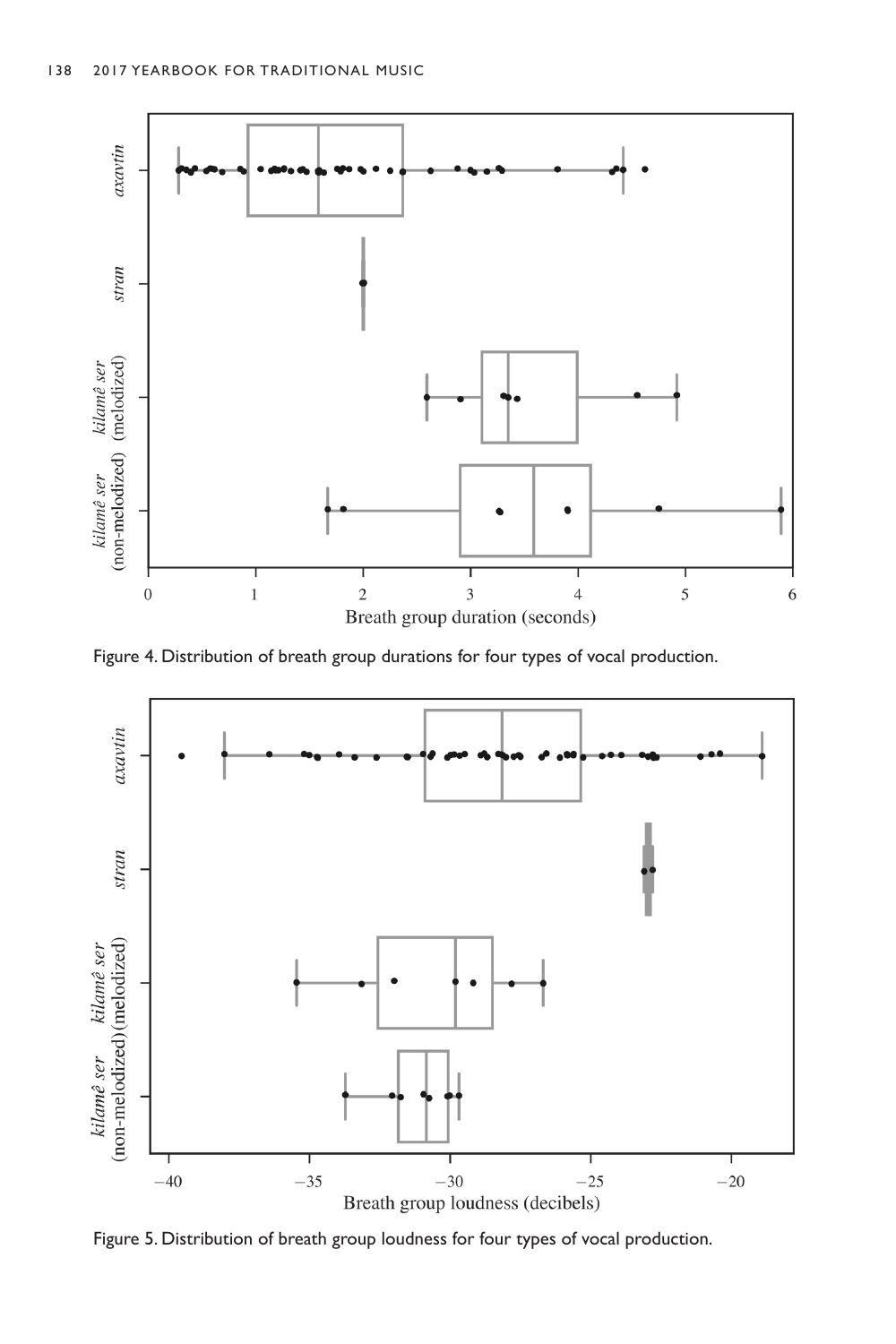structure and some regularity of syllable rhythm and breath group durations. In contrast to both *stran* and *kilamen ser*, Hbo's spoken performance shows great variability in terms of breath group durations, variability of pitch curves, and the accentuation of some syllables inside the breath groups.

## An acoustic analysis

Following aural analysis, we computed a set of acoustic features from the same segmentation of breath groups. These features include the duration, loudness, pitch range, and median pitch of breath groups for *axavtin*, *stran*, and *kilamê ser*. 14 This approach allowed us to compare and contrast the features of these different categories of utterance.

The first characteristic we considered is the duration of each breath group. The distribution of these durations is shown in figure 4. In layman's terms, the graph describes how the breath groups vary in duration for each type of utterance. Each point represents a breath group and its associated duration (the raw data), while the box and the lines are a representation of the point distribution. The boxes represent half the data and the lines extending from the boxes represent the remaining data (except for the outliers). The vertical line inside the box corresponds to the median value. A long horizontal "whisker" line extending from the side of the box indicates variation within the breath groups; a short "whisker" line indicates similarity within the breath groups. We can see from figure 4 that the breath group duration ranges from 1.7s to 5.9s (in *kilamen ser*). *Axavtin* and *stran* show short median breath group durations (1.5s and 2s respectively), while both kinds of *kilamen ser*—melodized and non-melodized use longer durations: 3.3s and 3.5s, respectively. It appears that breath durations are very regular in *stran,* which is a probable consequence of the regular rhythmic pulse that is characteristic of the genre. However, the melodized "words about" also behave more regularly in this respect than *axavtin*. In both kinds of *kilamen ser*, breath groups are typically longer than in *stran* and *axavtin*.

Another aspect that we analysed was the relative loudness of all the utterances. The evolution of loudness over time was evaluated for each breath group,<sup>15</sup> and the median of each loudness contour was taken as a representative value for its respective breath group. Figure 5 presents the results. Each point represents a breath group and its associated loudness median. As for figure 4, boxes and lines have been added to highlight statistical distribution of the points: the

<sup>14.</sup> Statistics were computed for each of these categories. The category results are all the more robust if the number of breath groups is greater. In particular, the *stran* category contains only two breath groups, and it is therefore more difficult to be confident about the representativeness of the results computed for this category.

<sup>15.</sup> Loudness was computed by the root mean square method: each 10ms within a 100ms window with the results set out in decibels relative to the full scale (dB FS).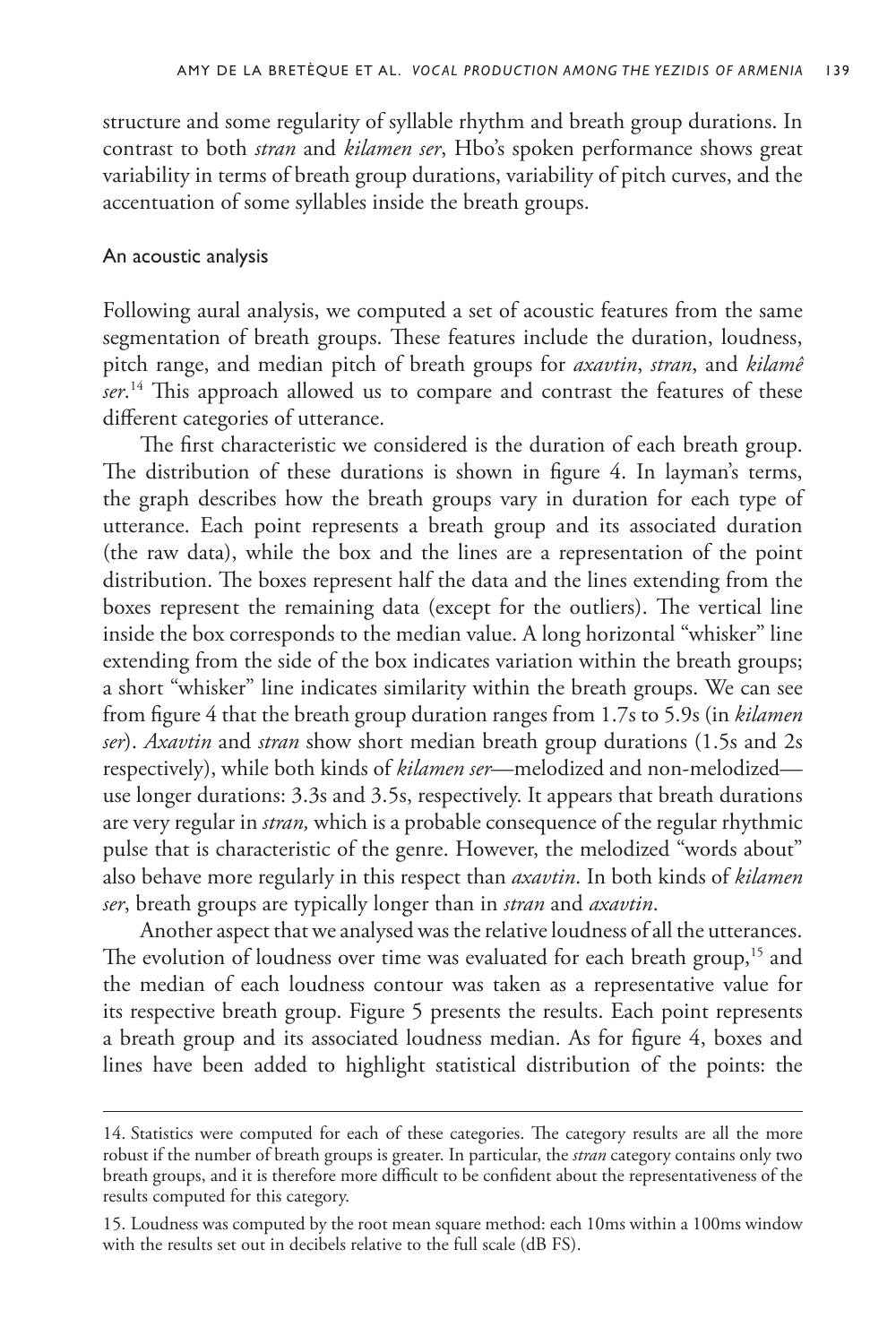

Figure 6. Distribution of breath group median pitches for four types of vocal production.



Figure 7. Distribution of breath group pitch range for four types of vocal production.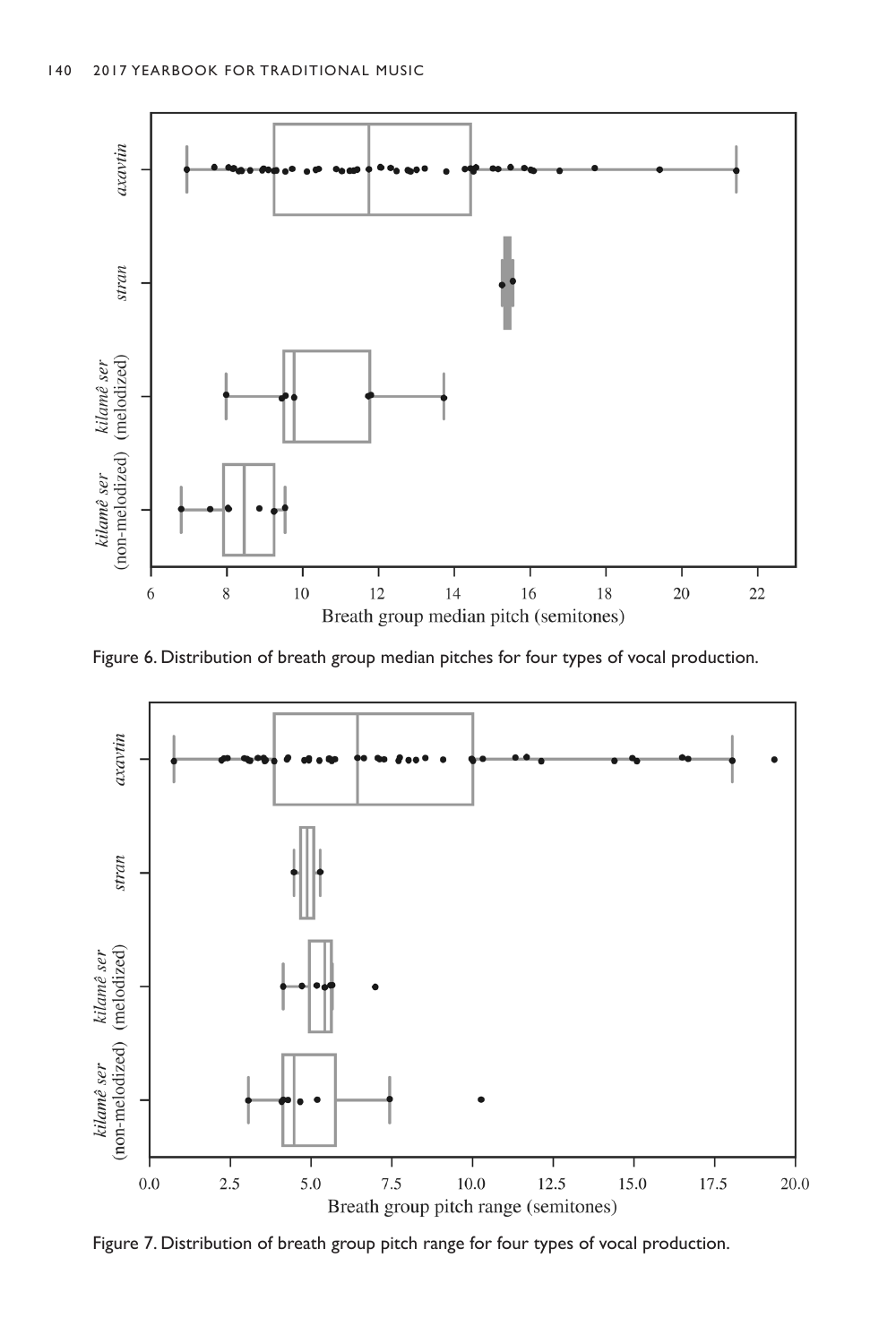boxes represent half the data and the lines extending from the boxes represent the remaining data (except for the outliers); the vertical line inside the box corresponds to the median value of the breath group loudness medians. The *stran*'s median value (i.e., the vertical line) is greater than those for the other three categories, which means that the sound is, on average, louder. Here again, singing stands out as a controlled vocal genre with a very limited range of loudness. At the other extreme, *axavtin* has a large 20dB dispersion that exceeds the values of the three other categories. During *kilamen ser,* voice loudness is more uniform in this respect and typically softer than in the two other genres.

Third, we examined the melodic contour of Hbo's utterances through the application of two calculations. First, we obtained the median pitch for each breath group.16 The results are displayed in figure 6 with the scale given in semitones with an arbitrary reference to the pitch, A2.<sup>17</sup> Each point represents a breath group and the associated median pitch value. Again, the boxes represent half the data and the lines extending from the boxes represent the remaining data (except for the outliers). The vertical line inside the box corresponds to the median value of the median pitch values. Once again, this demonstrates how *axavtin* is the most variable of all categories in the pitch domain, with *stran* proving the most constrained. *Kilamen ser* is in-between. Also of note, when considering only half the data centred on the median (the pitches depicted inside the boxes), sung breath groups feature the highest median pitches, three to five semitones higher than speech and "words about." *Axavtin* and *kilamen ser*, on the other hand, have similar pitch ranges (with the greatest variation for speech, as noted previously).

The second characteristic we computed from the melodic contour is the range in semitones (the difference between the highest and lowest pitch) for each breath group, with the results presented in figure 7. Each point represents a breath group and the associated pitch range. Again, the boxes represent half the data and the lines extending from the boxes represent the remaining data (except for the outliers). The vertical line inside the box corresponds to the median value of the breath group pitch ranges. For *axavtin*, the range varies greatly between breath groups, from nearly monotone to more than one octave. By contrast, the ranges of *stran* and *kilamen ser* nearly always register at around five semitones. The median pitch range of the breath groups is also higher in speech than in the other genres. This suggests that Hbo's speech voice has more modulations of pitch than her song voice.

<sup>16.</sup> Pitch was computed by using an autocorrelation-based algorithm (provided by Praat software). Each breath group's melodic profile was then manually checked and compared to the audio source file to detect and correct for any possible mistakes in the algorithm (for instance, the algorithm sometimes detects the pitch as an octave higher or lower).

<sup>17.</sup> This means, for instance, that 0 corresponds to A2, 5 corresponds to D3, and 12 corresponds to A3. This reference point was selected for convenience of comparison in order to provide an idea of the variation range; this choice does not suggest any "musical" interpretation.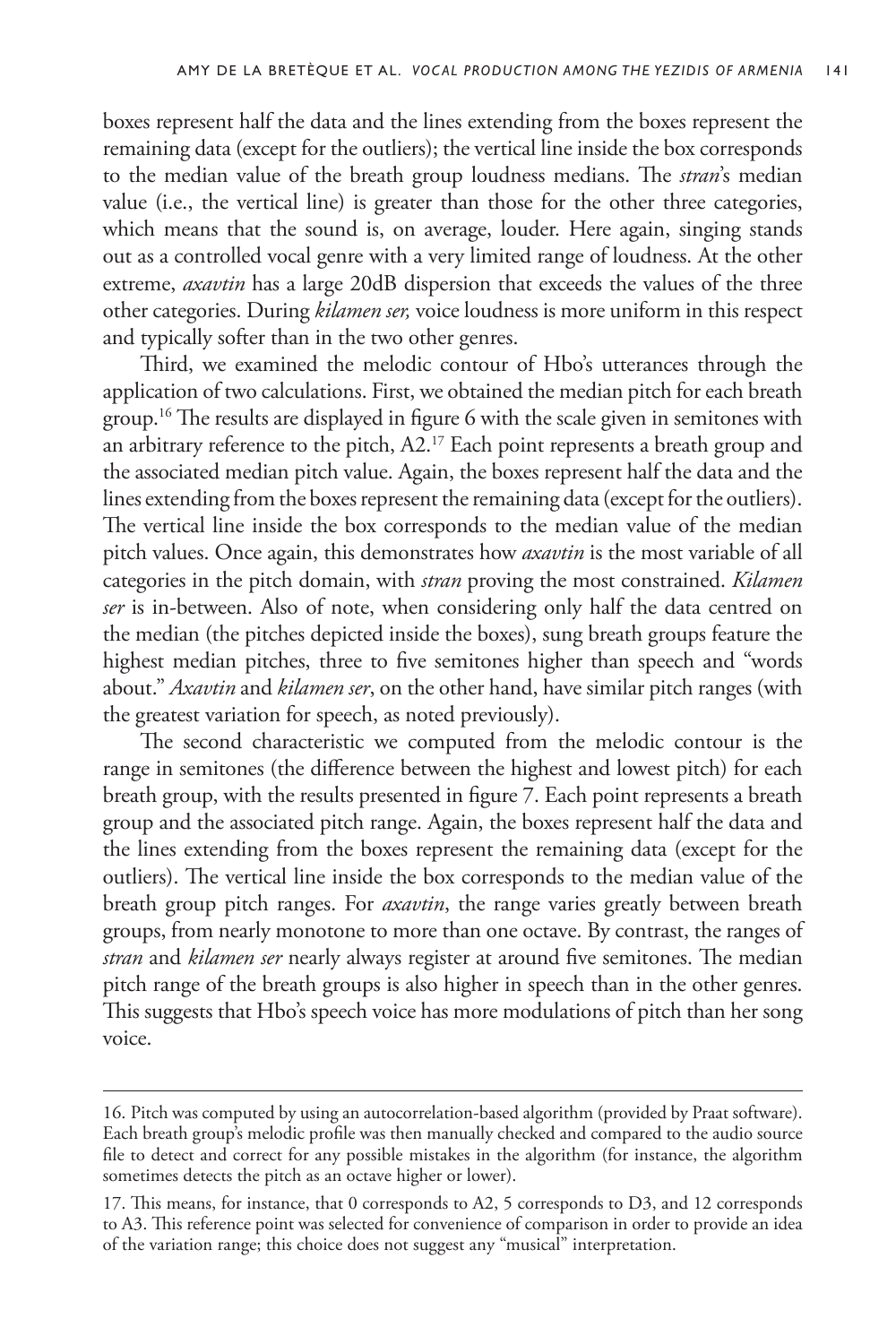The last acoustic characteristic we examined was the silence duration. This is calculated from the absence of harmonic partials relative to the total duration of a category.18 We observed that the proportion of silence duration is similar during speech (35 per cent) and melodized "words about" (30 per cent), while it is twice less during non-melodized "words about" (17 per cent) and song (15 per cent). Moreover, *axavtin* presents frequent pauses and *kilamen ser* less frequent but longer pauses. The longer pauses in *kilamen ser* may be linked to a physiological necessity—remembering that the breath groups are also longer here. But they also highlight the conversational difference between *axavtin*, a mode of vocal production in which anyone can intervene at almost any time, and *kilamen ser*, when the speaker knows that she can take her time without being interrupted. Longer silences also allow more time for memories to emerge and for the many figures of speech to work their way through the listener's emotional consciousness. Figure 8 summarizes the main results reported above. According to this analysis, there are acoustically quantifiable distinctions between Yezidi performances of *stranen*, on the one hand, and both *kilamen ser* and *axavtin,* on the other.

As a whole, Hbo's voice is more constrained when she sings than when she speaks or delivers "words about." This holds true for all of the features analysed, including time, pitch, and loudness domains. Furthermore, Hbo delivers her *kilamen ser* and her soft *axavtin* in a similar manner—that is, with the same loudness. Her median pitch and pitch range also are similar in her speech and "words about." The distinction between *stran, axavtin,* and *kilamen ser* is also reflected in the relevance of the semantic content to listeners; linguistic meaning is of primary importance in both speech and "words about," but only secondary in songs (Amy de la Bretèque 2012, 2013). Finally, the fact that one can produce non-melodized "words about"—non-melodized songs do not exist—further illustrates the connection of this genre to speech.

There are also a number of acoustic differences between *kilamen ser* and *axavtin*. For a start, there is much greater variability in speech than other types of vocal performance. This holds true for all acoustic parameters: the standard deviation (i.e., the statistical variability) of *axavtin* is two or three times greater than found in *kilamen ser*. For instance, the loudness of Hbo's breath groups varies on a range of 20dB for speech, but only 9dB for "words about"—and only 4dB for the non-melodized version. Similarly, Hbo's speech range is approximately two octaves, while her "words about" range is less than a seventh. The breath group durations are also much more regular for the *kilamen ser* (from 2.7s to 5s) than for *axavtin* (from 0.3s to 4.4s). Another difference is that in *axavtin* there are generally no sustained vowels, while, as can be seen in the musical

<sup>18.</sup> Strictly speaking, what we call a "silence duration" in our sample includes both silence and unvoiced phonemes.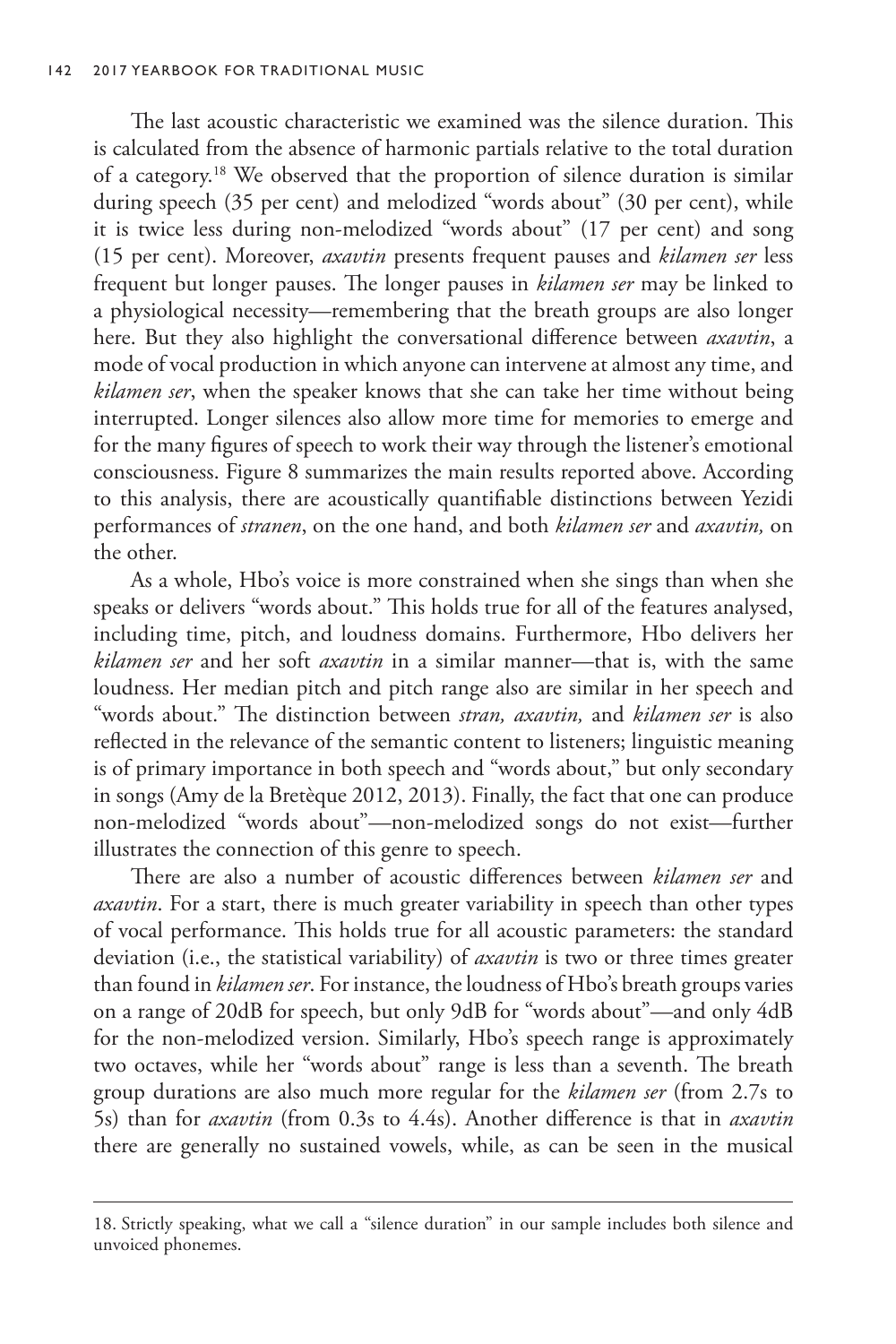|                                       | <b>AXAVTIN (Speech)</b> | KILAMEN SER ("Words about")<br>$m =$ melodized; $nm =$ non-melodized | <b>STRAN (Song)</b> |
|---------------------------------------|-------------------------|----------------------------------------------------------------------|---------------------|
| <b>Breath group</b>                   | Irregular               | Rather regular $(m)$ / irregular $(nm)$                              | Regular             |
| duration                              | Short                   | Long                                                                 | Short               |
| <b>Breath group</b>                   | Irregular               | Regular                                                              | Regular             |
| loudness                              | Loud or soft            | Soft                                                                 | Loud                |
| <b>Breath group</b>                   | Irregular               | Rather regular                                                       | Regular             |
| median pitch                          | Middle pitches          | Lower $(m)$ / lowest $(nm)$ pitches                                  | Higher pitches      |
| <b>Breath group</b>                   | Irregular               | Rather regular                                                       | Regular             |
| pitch range                           | Large ranges            | Short ranges                                                         | Short ranges        |
| <b>Silence proportion</b> 35 per cent |                         | 30 per cent (m) $/ 17$ per cent (nm)                                 | 15 per cent         |

Figure 8. Summary of results of acoustic analysis.

transcription (figure 3), Hbo's "words about" contain—and end on—lengthened syllables. All of these acoustic characteristics indicate that "words about" are a more structured, coherent, and regular production than speech. They are akin, in this respect, to formalized speech, which in a sense "diminishes the propositional force of language" (Bloch 1974:67). Language has the ability to articulate almost any kind of content, but this rests on the speaker's freedom to manipulate the syntax and prosody of his/her utterances. Narrowing down the combinatory possibilities logically results in narrower expressive ranges available to the speaker. What remains untouched, and is possibly increased, is the illocutionary force of the utterance. Ritual speech and other forms of "traditional authority" are examples of the inverse variation of propositional and performative capacities of language (ibid.). *Kilamen ser* are also linked to forms of "traditional authority" (like the authority of "burning hearts" who know how to suffer), which is why they can't be interrupted or contradicted. *Kilamen ser* are powerfully emotional, but in an illocutionary, rather than semantic way. They don't "tell" the sadness as much as they bring it into being.

## SHAPES OF SADNESS?

The question remains: Just why do Yezidis feel that *kilamen ser*, which deploy a narrower range of vocal possibilities than speech, better convey their feelings of sadness? One possible answer is that *kilamen ser* take on the shape typical of a sad utterance. The literature on expressing emotion in speech quite clearly establishes that listeners are able to infer affective states from various vocal cues: variations in pitch and vocal energy, the distribution of energy in the frequency spectrum, formant frequencies, and tempo and pausing (e.g., Banse and Scherer 1996). In the case of sadness, markers of affect are remarkably consistent across many languages and cultures in these studies. In many languages, sadness is manifested by a decrease in the mean pitch, in the pitch range, and in the mean energy coupled with a downward pitch contour. There also are related decreases in the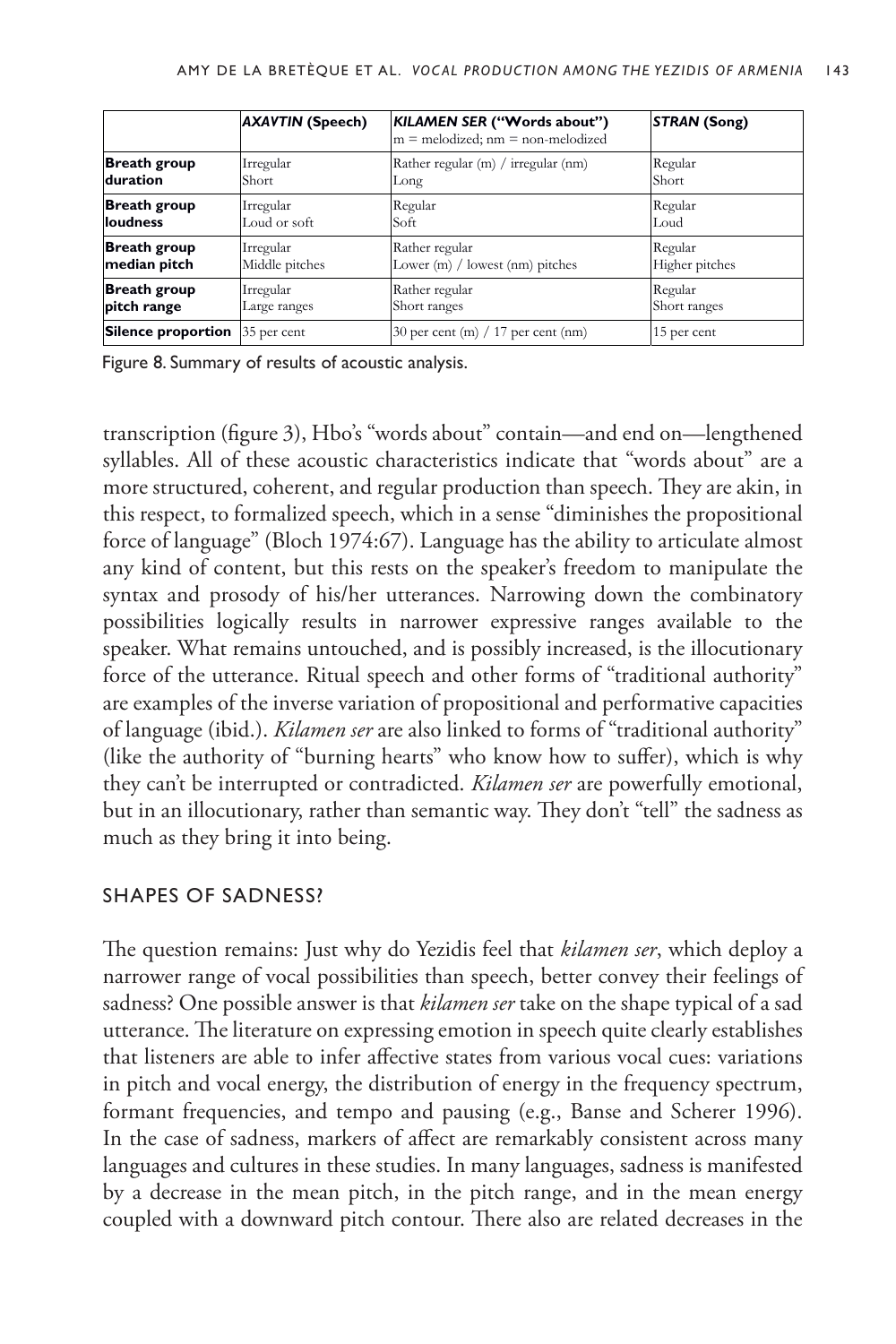high frequency energy and in the rate of articulation. For singing productions, a similar tendency is observed for low arousal emotions such as sadness: low levels of waveform irregularity, lower loudness levels, and slower tempos are all observed (Scherer et al. 2015).

Hbo's *kilamen ser* also display these characteristics. Compared to her *axavtin*, the pitch mean and range decrease by three semitones, the mean intensity decreases by 3dB, and the intensity range is much smaller (4dB and 9dB compared to 20dB). The rate of articulation—measured as the ratio of the number of syllables over the breath group duration—is also smaller for *kilamen ser* than for *axavtin*. Finally, many acoustic parameters show much more regular behaviour for "words about" than for speech. Hbo's *kilamen ser*, therefore, share the same acoustic cues as the expressions of sadness, whether spoken or sung, studied in the literature on acoustic markers of affect. This brings us back to our initial question: Why are there special vocal categories, when one can just say (or sing) them in more or less the same way?

Answering this question requires paying attention to what these categories of vocal production encompass. *Kilamen ser* can be performed in the course of daily conversation, as in the case studied here. They are also typical of funeral contexts, where they are uttered around the deceased or by the grave. Epic narratives are also "words about" to Yezidis. The only slight difference is that they are not "words about the dead" (*kilamen ser mirya*), but, rather, "words about the hero" (*kilamen ser mêranîê*). Yezidi heroes (and Kurdish heroes more generally) are all dead, having perished in tragic conditions, which probably explains why epic songs share many semantic traits with lamenting utterances and, indeed, fall into the same vocal category (Amy de la Bretèque 2012, 2013).

Laments are a remarkable cross-cultural category (Feld 1990; Urban 1988). Beyond their acoustic shape, they share in common a kind of interactional indirection. Urban describes them as utterances without an actual addressee, a fact that "renders … ritual wailing an overtly monologic or expressive device" (1988:386). According to Urban,

wailing is a process of making public the feelings of the person who is wailing. It is intended not to be heard in the ordinary linguistic sense, but to be overheard. Ritual wailing purports overtly not to engage an addressee, but to allow anyone within earshot access to something that would otherwise be private. (ibid.:392

Contrary to a common assumption, laments do not necessarily imply catharsis either for the listener or for the audience.19 Feld, for instance, points out that shedding individual sorrow is not relevant among the Kaluli of Papua New Guinea, where laments are better understood as a "'pulling together' of affects" (1990:257).

<sup>19.</sup> This assumption has been perpetuated, in part, in the ethnological literature. See, for example, Andreesco and Bacou (1986); Doubleday (1988); Khouri (1993); Tolbert (1990); and Xanthakou (1990).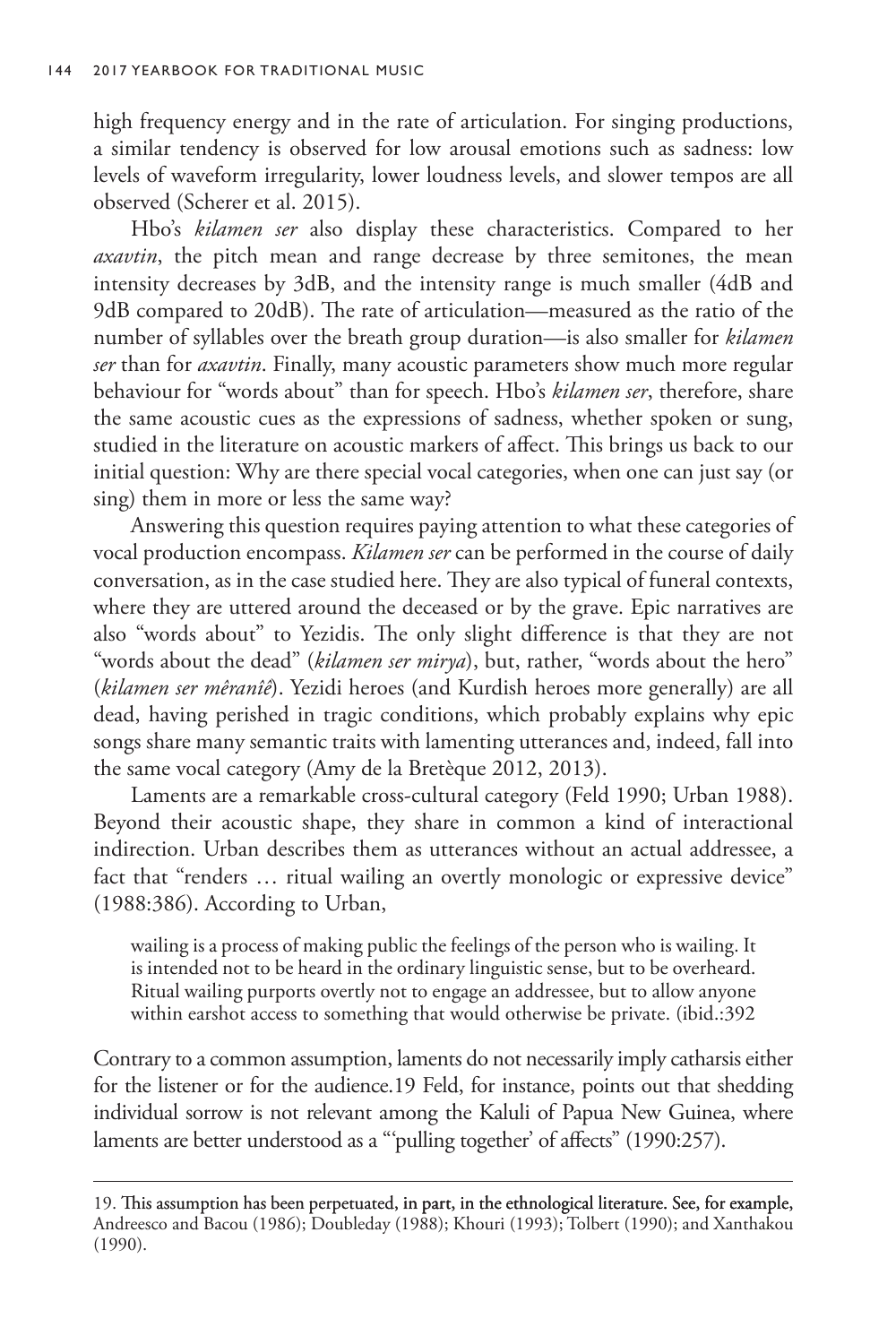Yezidis, and other Kurds in the Middle East, present us with an attitude quite opposite to what one would expect in catharsis (Amy de la Bretèque 2016). To start with, Hbo says that she does not experience any relief while (or after) performing *kilamê ser*. Performed on a daily basis, these utterances seem to keep old wounds open. As mentioned above, the status of *dilşewat* is intrinsically linked to this kind of voluntary martyrdom. Hbo says that she does not wish to get rid of her sufferings but, rather, to share them. In her willingness to utter *kilamê ser* daily (and not only in ritual contexts such as funerals), she shows no hesitation in inviting her neighbours, family, or visitors to join into the same mood. The question here is not how sadness is "expressed," but, rather, how other people might be "pulled together" within its scope. To achieve this affect, an efficient vocal strategy might be to mould the words into a form that is not specifically personal. Replacing the prosody of normal speech with a shared acoustic shape helps to symbolically and pragmatically detach the utterance from the speaker. Because *kilamê ser* are more rigid than *axavtin*, they attenuate, to some extent, the vocal personality of the utterer—a prerequisite for their subjective reappropriation by others. Without overlooking the actual feelings of the speaker, their acoustic shape gives her (and occasionally him) the possibility of distancing herself from her own narrative. At the same time, the performer's emotions are made available to listeners, who can invest their own memories in this shared acoustic space of sorrow.

*Kilamê ser* also retain more freedom, and therefore more potential for surprise, than *stranen*. Recall that "singing," here, means a steady tone of voice, a steady beat, and rhyming lines. These qualities make it a highly predictable genre in comparison with *kilamê ser*. Yezidis have no sad *stranen*, possibly because sadness implies, for them, more unexpectedness than "singing" offers. There is, of course, more than one cliché and stereotyped expression in *kilamê ser*; these formulaic qualities, perhaps, require the vocal characteristics of the genre to remain flexible.

"Words about" sad things sound rather predictable compared to normal *axavtin*, but still less predictable than *stranen*. Listeners must pay close attention to grasp something of *kilamen ser*'s semantic content. While prosodic features normally facilitate the parsing of linguistic utterances, "incorrect" prosodic cues require greater cognitive effort from listeners (e.g., Wingfield and Klein 1971; Marslen-Wilson et al. 1992; see Cutler and Dahan 1997 for a comprehensive review). With their long breath groups, limited dynamics, and restrained variations of pitch, "words about" typically neglect many prosodic expectations of Kurmanji Kurdish. The listener is easily lost in their abundant use of reported speech, time shifts, and elaborate metaphors. The vocal shape of *kilamê ser* is an additional appeal to "let go" of any attempt to parse a coherent semantic meaning. Their only real coherence is affective, and this is granted by their homogeneous yet flexible vocal shape.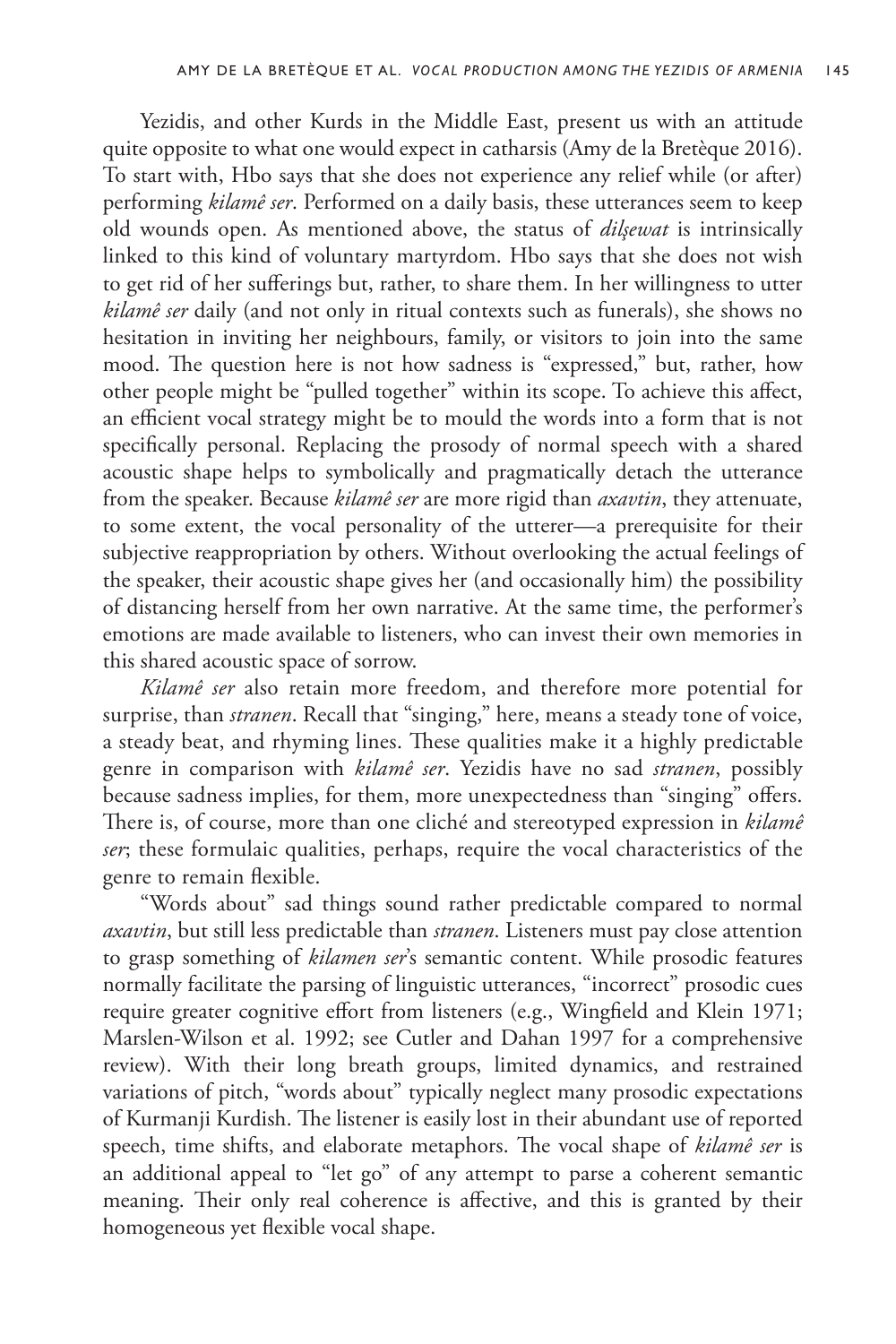In the context of this curated section on "liminal utterances" and the colloquium out of which it grew (see Engelhardt and Amy de la Bretèque, this volume), it may be useful to conclude with a final word on liminality. Because speech and song are salient vocal categories in western European culture, there is a strong temptation to consider them as two ends of a continuous linear axis. Other vocal categories encountered in Europe and elsewhere (e.g., psalmody, chanting, *kilamê ser*) are described as falling somewhere "in-between." In this sense, they are liminal utterances; neither speech nor song. A closer look reveals that while the acoustic features used to study Hbo's vocal productions are continuous variables (frequencies, intensities, durations, ranges, means, etc.), no single parameter is useful in being able to discriminate between one category and another. On the contrary, many parameters from different dimensions are needed to adequately describe even basic categories such as song and speech. Understanding that acoustic space is multidimensional rather than linear, *kilamen ser* are not *between* speech and song; rather, they hold a third position among multiple variables on the map of vocal and emotional possibility.

## REFERENCES CITED

Amy de la Bretèque, Estelle

- 2005 "Femmes mollah et cérémonies féminines de deuil en Azerbaïdjan." *Cahiers de musiques traditionnelles* 18: 51–66.
- 2010 "Des affects entre guillemets: Mélodisation de la parole chez les Yézidis d'Arménie." *Cahiers d'ethnomusicologie* 23: 131–45.
- 2012 "Voices of Sorrow: Melodized Speech, Laments and Heroic Narratives among the Yezidis of Armenia." *Yearbook for Traditional Music* 44: 129– 48.
- 2013 *Paroles mélodisées. Récits épiques et lamentations chez les Yézidis d'Arménie*  [Melodized speech. Heroic narratives and laments among the Yezidis of Armenia]. Paris: Classiques-Garnier.
- 2016 "Self-Sacrifice, Womanhood, and Melodized Speech: Three Case Studies from the Caucasus and Anatolia." *Asian Music* 47/1: 29–63.

Andreesco, Ioanna, and Mihaela Bacou

1986 *Mourir à l'ombre des Carpathes*. Paris: Payot.

Banse, Rainer, and Klaus R. Scherer

1996 "Acoustic Profiles in Vocal Emotion Expression." *Journal of Personality and Social Psychology* 70/3: 614–36.

## Bloch, Maurice

1974 "Symbols, Song, Dance and Features of Articulation: Is Religion an Extreme Form of Traditional Authority?" *European Journal of Sociology / Archives Européennes de Sociologie / Europäisches Archiv Für Soziologie* 15/1: 55–81.

#### Charron, Claude

1978 "Toward Transcription and Analysis of Inuit Throat-Games: Micro-Structure." *Ethnomusicology* 22/2: 245–59.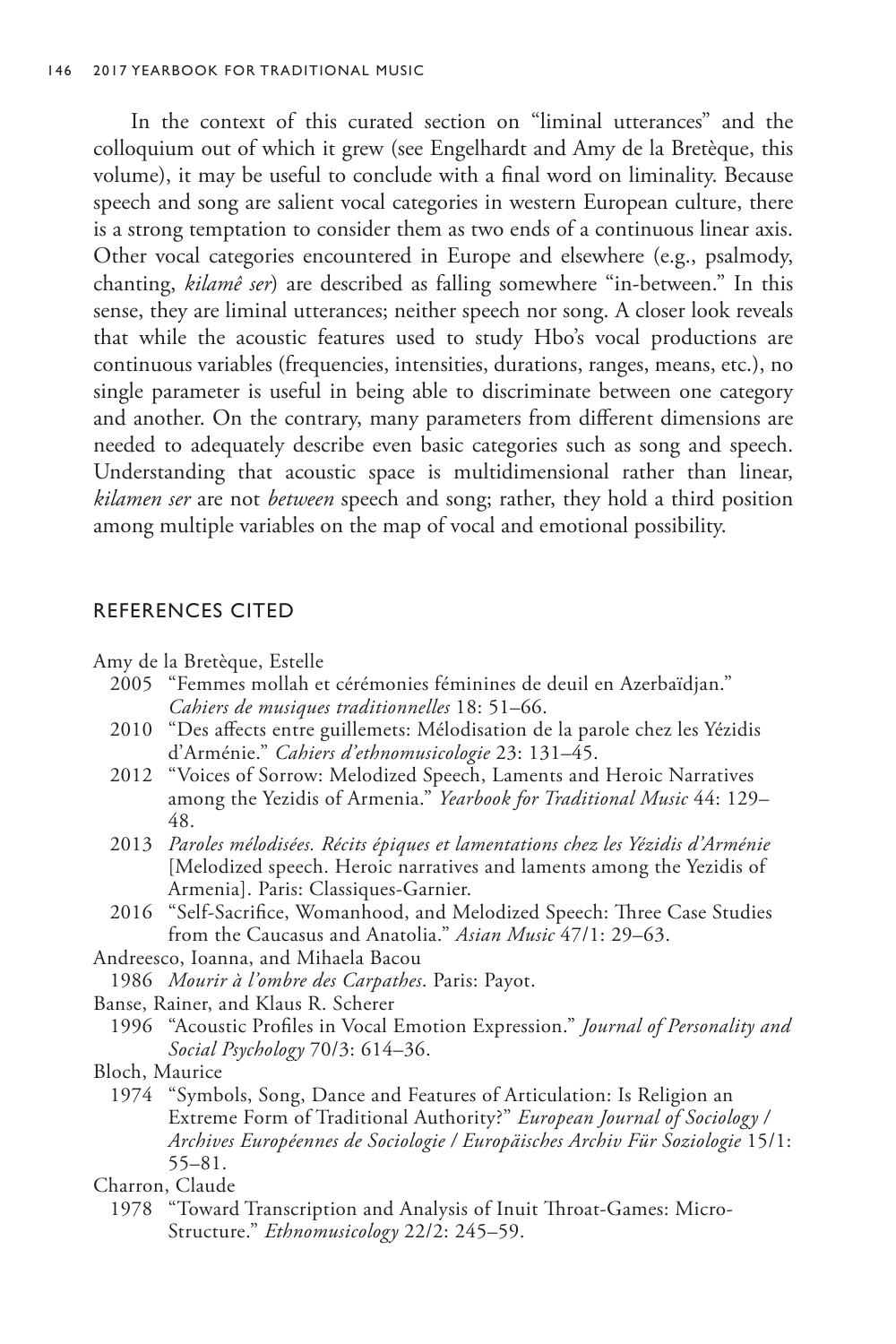Cutler, Anne, and Delphine Dahan.

- 1997 "Prosody in the Comprehension of Spoken Language: A Literature Review." *Language and Speech* 40/2: 141–201.
- Delaporte, Hélène

2010 "De l'enterrement à la fête, parcours d'un texte funèbre en Épire–Grèce." In *La voix actée: Pour une nouvelle ethnopoétique*, ed. Claude Calame, Florence Dupont, Bernard Lortat-Jacob, and Maria Manca, 195–210. Paris: Kimé.

Doubleday, Veronica

- 1988 *Three Women of Herat: A Memoir of Life, Love and Friendship in Afghanistan*. London: Jonathan Cape.
- Fales, Cornelia

2002 "The Paradox of Timbre." *Ethnomusicology* 46/1: 56–95. doi:10.2307/852808. Feld, Steven

- 1990 "Wept Thoughts: The Voicing of Kaluli Memories." *Oral Tradition* 5/2–3: 241–66.
- Goudbeek, Martijn, and Klaus R. Scherer

2010 "Beyond Arousal: Valence and Potency/Control Cues in the Vocal Expression of Emotion." *Journal of the Acoustical Society of America* 128/3: 1322–36.

Holst-Warhaft, Gail

1992 *Dangerous Words: Women's Laments and Greek Literature*. London: Routledge. Khouri, Nagib

- 1993 *Le feu et la cendre: Travail de deuil et rites funéraires dans un village libanais*. Paris: L'Harmattan.
- Kreyenbroek, Philip G.
	- 1995 *Yezidism: Its Background, Observances and Textual Tradition*. Lewiston, NY: Edwin Mellen Press.
- Kreyenbroek, Philip G., and Khalil J. Rashow
	- 2005 *God and Sheikh Adi Are Perfect: Sacred Poems and Religious Narratives from the Yezidi Tradition*. Wiesbaden, DE: Harrassowitz Verlag.
- Marslen-Wilson, William D., Lorraine K. Tyler, Paul Warren, Paula Grenier, and Catherine S. Lee
	- 1992 "Prosodic Effects in Minimal Attachment." *The Quarterly Journal of Experimental Psychology* 45/1: 73–87.
- Scherer, Klaus R., Johan Sundberg, Lucas Tamarit, and Gláucia L. Salomão
- 2015 "Comparing the Acoustic Expression of Emotion in the Speaking and the Singing Voice." *Computer Speech and Language* 29: 218–35.

Tolbert, Elizabeth

1990 "Magico-religious Power and Gender in the Karelian Lament." In *Music, Gender, and Culture*, ed. Susanne Ziegler and Marcia Herndon, 41–56. Wilhelmshaven, DE: Florian Noetzel Verlag.

#### Urban, Greg

- 1988 "Ritual Wailing in Amerindian Brazil." American Anthropologist 90/2: 385– 400.
- Vaughn, Kathryn
	- 1990 "Exploring Emotion in Sub-Structural Aspects of Karelian Lament: Application of Time Series Analysis to Digitized Melody." *Yearbook for Traditional Music* 22: 106–22.

#### Wilce, James M.

1999 *Crying Shame: Metaculture, Modernity, and the Exaggerated Death of Lament*. Singapore: Wiley-Blackwell.